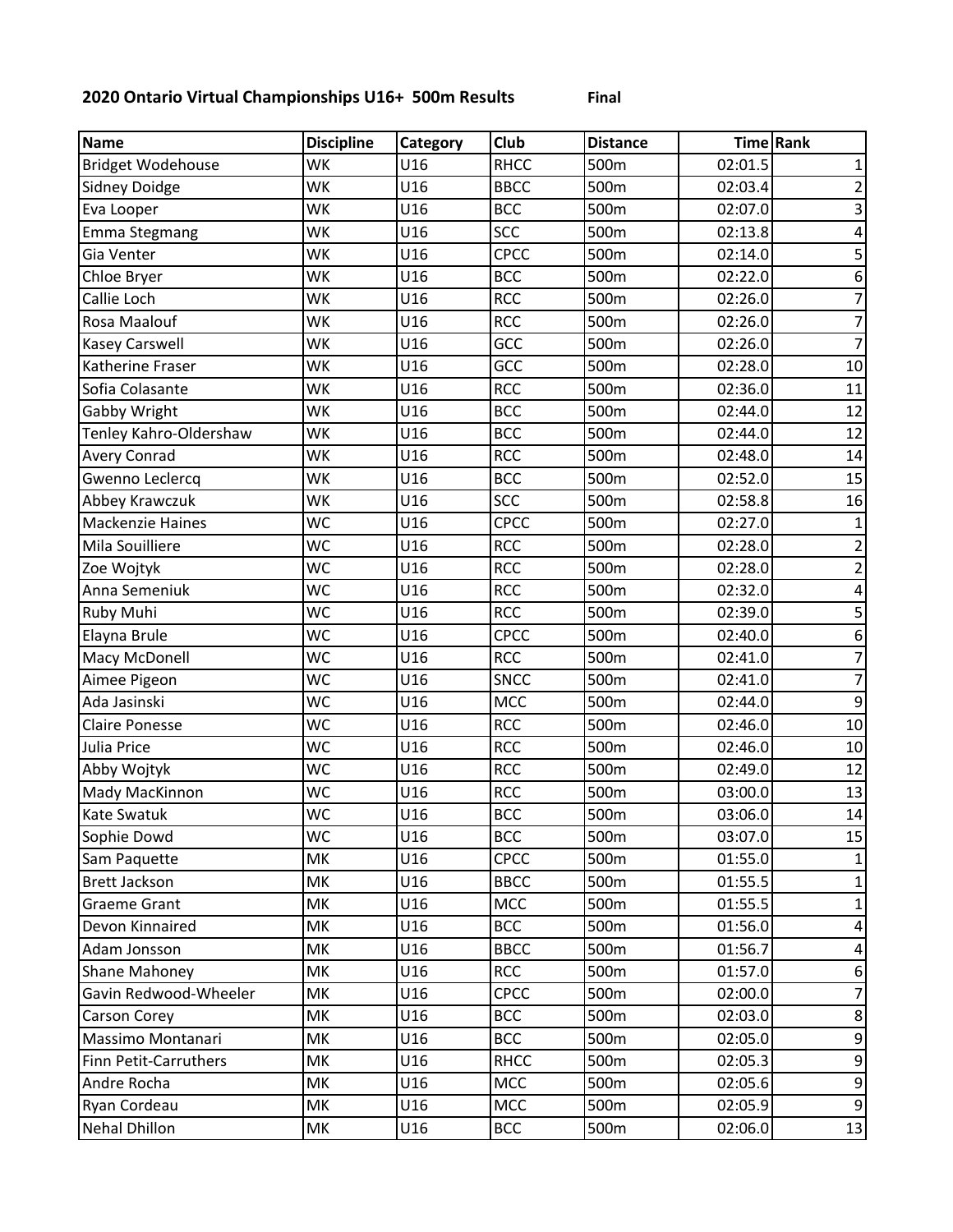| Liam Bodley                 | MK        | U16 | <b>BBCC</b> | 500m | 02:07.0 | 14                      |
|-----------------------------|-----------|-----|-------------|------|---------|-------------------------|
| Thomas Beauregard           | MK        | U16 | <b>RCC</b>  | 500m | 02:07.0 | 14                      |
| Cameron James               | MK        | U16 | Cobourg     | 500m | 02:07.1 | 14                      |
| Liam Dinn                   | MK        | U16 | <b>BBCC</b> | 500m | 02:09.7 | 17                      |
| Kai Ullock                  | MK        | U16 | <b>BBCC</b> | 500m | 02:10.5 | 18                      |
| Jack Murray                 | MK        | U16 | <b>NBCC</b> | 500m | 02:12.0 | 19                      |
| Henrik Neuspiel             | MK        | U16 | <b>RCC</b>  | 500m | 02:12.0 | 19                      |
| Cole Macey                  | MK        | U16 | <b>SCC</b>  | 500m | 02:12.7 | 19                      |
| Jack Meikle                 | MK        | U16 | <b>BBCC</b> | 500m | 02:14.5 | $\overline{22}$         |
| Zach Nicholson              | MK        | U16 | CPCC        | 500m | 02:16.0 | 23                      |
| Tomi Hazy                   | MK        | U16 | ORCC        | 500m | 02:16.0 | 23                      |
| Ben Elder                   | MK        | U16 | <b>RCC</b>  | 500m | 02:16.0 | 23                      |
| Joszi McKee                 | MK        | U16 | <b>RCC</b>  | 500m | 02:19.0 | 26                      |
| Ryan Naroditsky             | MK        | U16 | <b>RCC</b>  | 500m | 02:19.0 | 26                      |
| Julian Ribero               | MK        | U16 | ORCC        | 500m | 02:20.0 | 28                      |
| Jake Foster                 | MK        | U16 | ORCC        | 500m | 02:23.0 | 29                      |
| Lucas Oravsky               | MK        | U16 | ORCC        | 500m | 02:26.0 | 30                      |
| Pavel Kirilov               | MK        | U16 | <b>RCC</b>  | 500m | 02:27.0 | 31                      |
| <b>Matthew Colas</b>        | MK        | U16 | <b>MCC</b>  | 500m | 02:28.0 | $\overline{32}$         |
| <b>Alexandros Gournakis</b> | MK        | U16 | <b>RCC</b>  | 500m | 02:31.0 | 33                      |
| Alex Halka                  | MK        | U16 | <b>MCC</b>  | 500m | 02:38.0 | 34                      |
| <b>Grifin Wharley</b>       | MK        | U16 | <b>SCC</b>  | 500m | 02:48.5 | 35                      |
| Zachary Kralik              | <b>MC</b> | U16 | <b>MCC</b>  | 500m | 01:58.2 | $\mathbf 1$             |
| <b>Austin Pigeon</b>        | <b>MC</b> | U16 | <b>SNCC</b> | 500m | 02:04.0 | $\overline{c}$          |
| Nick Sherokov               | MC        | U16 | MCC         | 500m | 02:07.5 | 3                       |
| Konrad Morawksi             | <b>MC</b> | U16 | <b>RHCC</b> | 500m | 02:08.2 | $\overline{\mathbf{4}}$ |
| <b>Thomas Elkins</b>        | <b>MC</b> | U16 | GCC         | 500m | 02:09.0 | 5                       |
| <b>Jack Chambers</b>        | <b>MC</b> | U16 | <b>MCC</b>  | 500m | 02:14.5 | 6                       |
| Nathan Oryshak              | <b>MC</b> | U16 | <b>BCC</b>  | 500m | 02:15.0 | $\overline{7}$          |
| Mark Vucina                 | MC        | U16 | MCC         | 500m | 02:16.4 | 8                       |
| JT Mollard                  | MC        | U16 | <b>MCC</b>  | 500m | 02:18.3 | $\overline{9}$          |
| Matt Sampson                | <b>MC</b> | U16 | MCC         | 500m | 02:19.9 | 10                      |
| Aidan Haines                | <b>MC</b> | U16 | <b>CPCC</b> | 500m | 02:20.0 | 11                      |
| <b>Jacob Cummings</b>       | <b>MC</b> | U16 | <b>MCC</b>  | 500m | 02:20.5 | 11                      |
| Jake Lafontaine             | MC        | U16 | MCC         | 500m | 02:20.9 | 11                      |
| Thomas Bremermann           | MC        | U16 | <b>BCC</b>  | 500m | 02:21.0 | 14                      |
| Lucas Williams              | <b>MC</b> | U16 | <b>BCC</b>  | 500m | 02:24.0 | 15                      |
| Wilson Joab                 | MC        | U16 | <b>RCC</b>  | 500m | 02:39.0 | 16                      |
| Jonathan Aitken             | <b>MC</b> | U16 | Cobourg     | 500m | 02:39.8 | 16                      |
| Graydon Foulon              | MC        | U16 | <b>BCC</b>  | 500m | 02:41.0 | 18                      |
| <b>Vishal Nagpal</b>        | MC        | U16 | <b>RCC</b>  | 500m | 02:49.0 | 19                      |
| <b>Katy Stewart</b>         | WK        | U18 | <b>RHCC</b> | 500m | 01:53.7 | 1                       |
| Angelina Davidson           | WK        | U18 | <b>RHCC</b> | 500m | 01:59.7 | $\overline{c}$          |
| Stephanie Draycott          | WK        | U18 | <b>BBCC</b> | 500m | 02:00.1 | $\overline{\mathbf{3}}$ |
| Toshka Besharah             | WK        | U18 | <b>RCC</b>  | 500m | 02:03.0 | 4                       |
| <b>Hayley Conrad</b>        | WK        | U18 | <b>RCC</b>  | 500m | 02:08.0 | 5                       |
| Gwynneth Durocher           | WK        | U18 | <b>NBCC</b> | 500m | 02:12.0 | $6 \mid$                |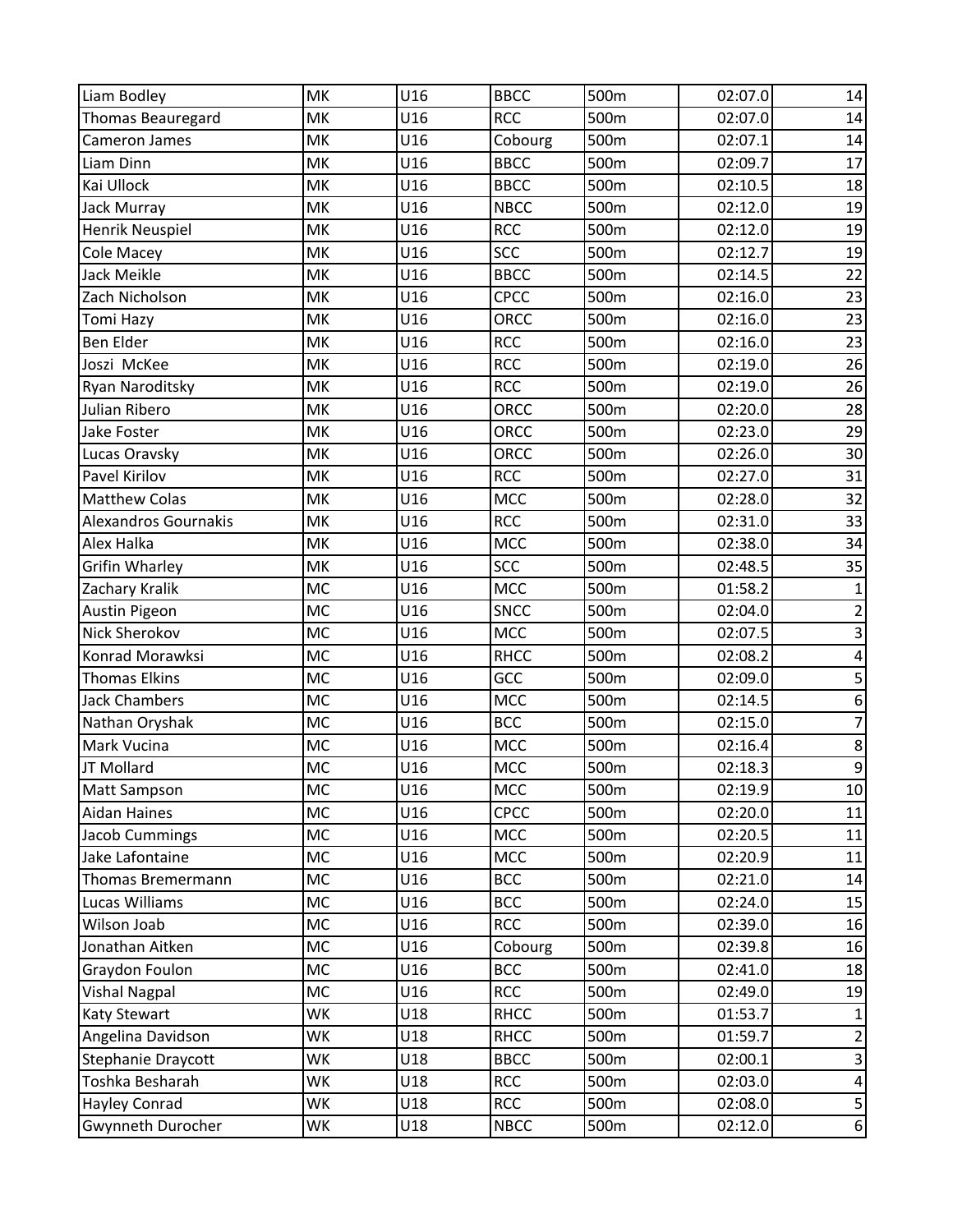| <b>Emily Best</b>            | WK        | U18            | <b>RCC</b>  | 500m | 02:12.0 | $\boldsymbol{6}$        |
|------------------------------|-----------|----------------|-------------|------|---------|-------------------------|
| Aine Willis                  | <b>WK</b> | U18            | <b>BCC</b>  | 500m | 02:15.0 | $\bf 8$                 |
| Ina Zeng                     | WK        | U18            | <b>RCC</b>  | 500m | 02:18.0 | $\boldsymbol{9}$        |
| Kyla Drouin                  | WK        | U18            | <b>RCC</b>  | 500m | 02:19.0 | 10                      |
| Natalie Smith                | WK        | U18            | <b>BBCC</b> | 500m | 02:20.4 | 11                      |
| Paris Macey                  | WK        | U18            | <b>SCC</b>  | 500M | 02:21.0 | 12                      |
| Sarah Mersereau              | <b>WK</b> | U18            | <b>RCC</b>  | 500m | 02:22.0 | 13                      |
| Cayley Fortier               | WK        | U18            | <b>RCC</b>  | 500m | 02:24.0 | 14                      |
| Alison Hayward               | WK        | U18            | <b>RCC</b>  | 500m | 02:27.0 | 15                      |
| Sierra Fallis                | WK        | U18            | ORCC        | 500m | 02:30.0 | 16                      |
| Evie McDonald                | <b>WC</b> | U18            | <b>RCC</b>  | 500m | 02:22.0 | $\mathbf 1$             |
| <b>Tegan Tyrrell</b>         | <b>WC</b> | U18            | <b>BCC</b>  | 500m | 02:31.0 | $\mathbf{2}$            |
| <b>Hayley Tutty</b>          | WC        | U18            | MCC         | 500m | 02:34.0 | ن                       |
| Jason Burkholder             | MK        | U18            | <b>BCC</b>  | 500m | 01:48.0 | $\mathbf 1$             |
| Hayden Kralik                | MK        | U18            | MCC         | 500m | 01:52.1 | $\overline{2}$          |
| Evan Volpini                 | MK        | U18            | <b>SCC</b>  | 500m | 01:52.1 | $2\vert$                |
| Cormac Adams                 | MK        | U18            | <b>BCC</b>  | 500m | 01:53.0 | 4                       |
| <b>Scott Bentley</b>         | MK        | U18            | CPCC        | 500m | 01:54.0 | 5                       |
| Eric MacNeil                 | MK        | U18            | CPCC        | 500m | 01:56.0 | $\boldsymbol{6}$        |
| Maxim Chitov                 | MK        | U18            | <b>SCC</b>  | 500m | 01:58.3 | $\overline{7}$          |
| Evan Foulon                  | MK        | U18            | <b>BCC</b>  | 500m | 02:02.0 | 8                       |
| <b>Tyler Chenette</b>        | MK        | U18            | <b>PICC</b> | 500m | 02:03.0 | $\boldsymbol{9}$        |
| <b>Ethan Page</b>            | MK        | U18            | ORCC        | 500m | 02:14.0 | 10                      |
| <b>Gabriel Ferron-Bouius</b> | MK        | U18            | <b>RCC</b>  | 500m | 02:36.0 | 11                      |
| Lucas Stringer               | MC        | U18            | MCC         | 500m | 01:57.2 | $\mathbf{1}$            |
| Logan Gauthier               | <b>MC</b> | U18            | <b>RCC</b>  | 500m | 02:00.0 | $\overline{2}$          |
| Josh Cummings                | <b>MC</b> | U18            | MCC         | 500m | 02:06.4 | $\mathsf{3}$            |
| Max Hong                     | <b>MC</b> | U18            | CPCC        | 500m | 02:08.0 | $\pmb{4}$               |
| Anik Marchildon              | <b>MC</b> | U18            | CPCC        | 500m | 02:15.0 | $\overline{\mathbf{5}}$ |
| Samuel Smith                 | MC        | U18            | <b>RCC</b>  | 500m | 02:26.0 | $\boldsymbol{6}$        |
| <b>Barb Oneill</b>           | WK        | <b>Masters</b> | GCC         | 500m | 02:35.0 | $\overline{1}$          |
| <b>Heather MacIntosh</b>     | WK        | Masters        | <b>RCC</b>  | 500m | 02:39.0 | $\overline{a}$          |
| Kelly Code                   | WK        | Masters        | <b>RCC</b>  | 500m | 02:46.0 | 3                       |
| Mylene Lepage                | <b>WK</b> | Masters        | ORCC        | 500m | 02:49.0 | 4                       |
| Valerie De Winter            | WK        | Masters        | <b>CPCC</b> | 500m | 02:56.0 | 5                       |
| Isabelle Fradette            | <b>WC</b> | Masters        | <b>RCC</b>  | 500m | 02:53.0 | $\mathbf 1$             |
| Kim Stephen                  | <b>WC</b> | <b>Masters</b> | <b>BCC</b>  | 500m | 02:55.0 | $\overline{2}$          |
| <b>Emilie Tremblay</b>       | WC        | Masters        | <b>RCC</b>  | 500m | 03:03.0 | $\mathbf{3}$            |
| Jose Paquette                | <b>WC</b> | Masters        | <b>RCC</b>  | 500m | 04:07.0 | $\overline{\mathbf{r}}$ |
| <b>Brett Stein</b>           | MK        | Masters        | <b>BBCC</b> | 500m | 01:53.7 | $\mathbf 1$             |
| Dave Moore                   | MK        | <b>Masters</b> | <b>BBCC</b> | 500m | 01:54.7 | $\overline{2}$          |
| Oleksandr Tvardovskyi        | MK        | Masters        | <b>BCC</b>  | 500m | 01:57.0 | $\mathbf{3}$            |
| David Hallam                 | МK        | Masters        | <b>CPCC</b> | 500m | 02:02.0 | $\overline{\mathbf{r}}$ |
| Shawn Dinn                   | MK        | Masters        | <b>BBCC</b> | 500m | 02:02.9 | 4                       |
| Derek Mersereau              | MK        | Masters        | <b>RCC</b>  | 500m | 02:14.0 | 6                       |
| Mark Nemec                   | MK        | Masters        | <b>RHCC</b> | 500m | 02:15.4 | $\boldsymbol{7}$        |
| <b>Borisse Prochounine</b>   | МK        | Masters        | <b>RHCC</b> | 500m | 02:22.5 | 8 <sup>1</sup>          |